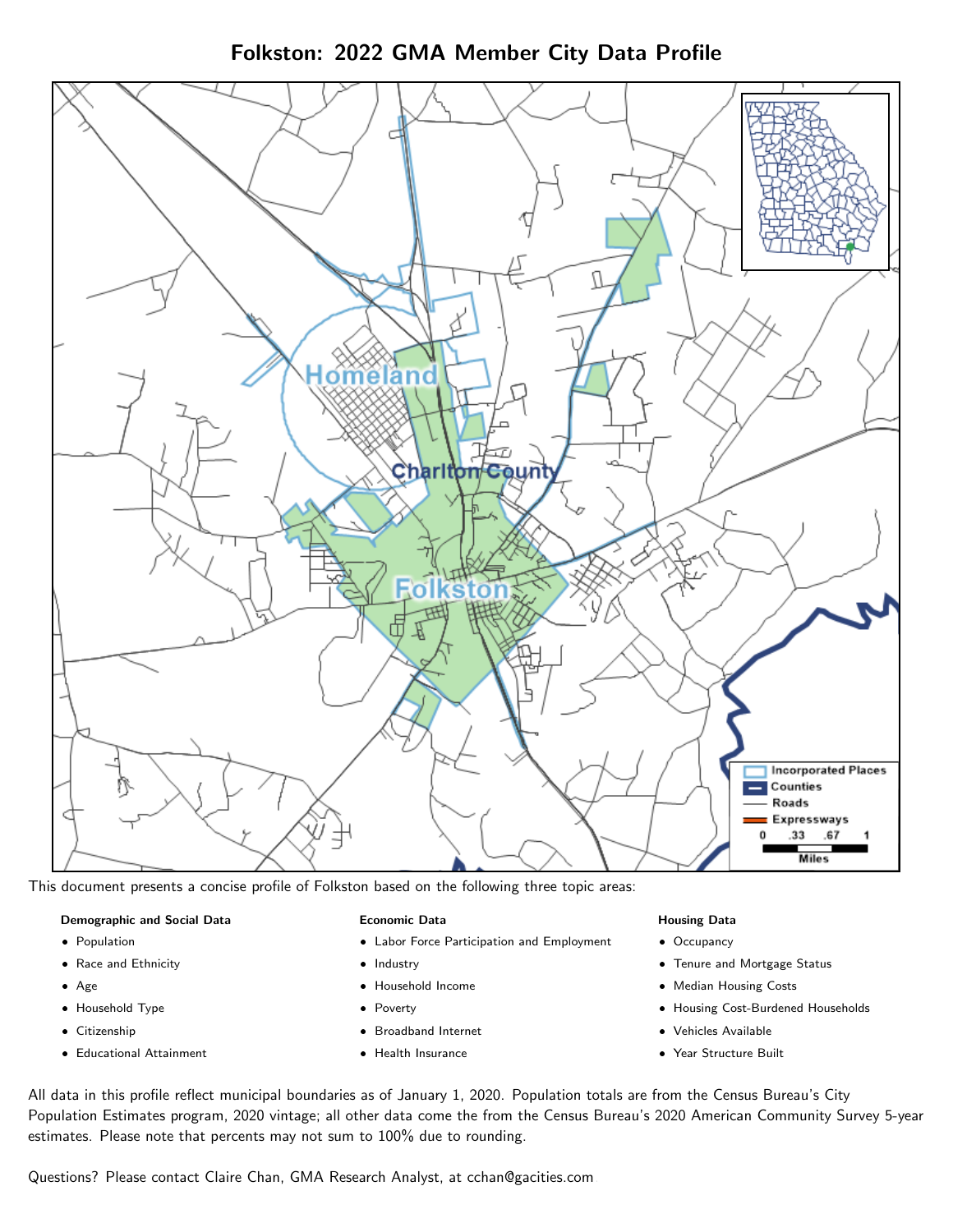# Folkston: Demographic and Social





**Citizenship** 



Source: American Community Survey, 2020 5-year estimates, table B05002 Source: American Community Survey, 2020 5-year estimates, table B15002

### Race and Ethnicity



Source: U.S. Census Bureau, City Population Estimates, 2020 vintage Source: American Community Survey, 2020 5-year estimates, table B03002

## Household Type



Source: American Community Survey, 2020 5-year estimates, table B01001 Source: American Community Survey, 2020 5-year estimates, table B11001

## Educational Attainment



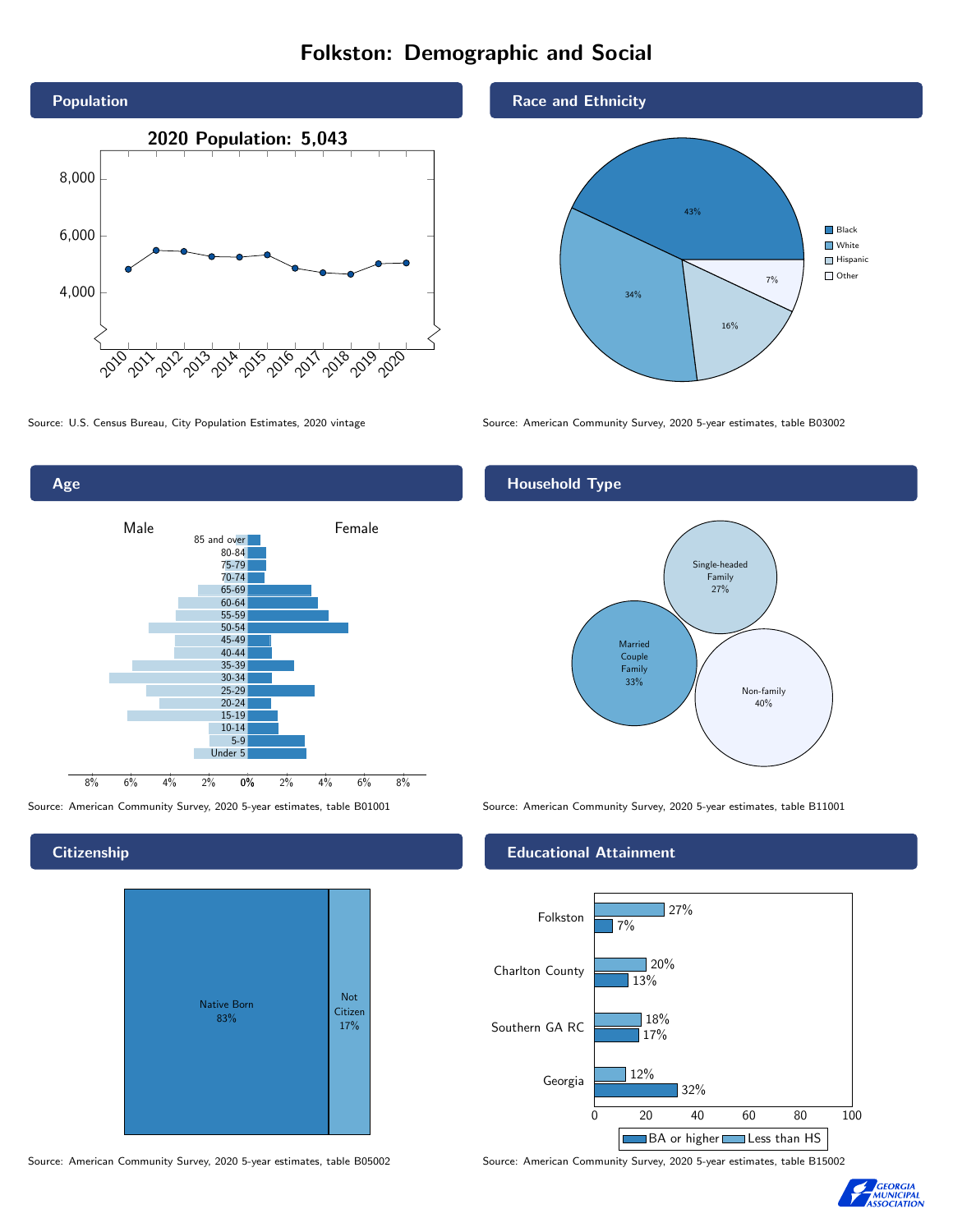# Folkston: Economic



Unemployment Rate: 27.2%



Source: American Community Survey, 2020 5-year estimates, table B23001 Note: Unemployment rate is based upon the civilian labor force.



| Agriculture, forestry, fishing and hunting, and mining      | $1\%$ |
|-------------------------------------------------------------|-------|
| Construction                                                | 3%    |
| Manufacturing                                               | 9%    |
| <b>Wholesale Trade</b>                                      | $0\%$ |
| Retail Trade                                                | 18%   |
| Transportation and warehousing, and utilities               | 2%    |
| Information                                                 | $0\%$ |
| Finance and insurance, real estate, rental, leasing         | 2%    |
| Professional, scientific, mgt, administrative, waste mgt    | 15%   |
| Educational services, and health care and social assistance | 20%   |
| Arts, entertainment, recreation, accommodation, food        | 18%   |
| service                                                     |       |
| Other services, except public administration                | $4\%$ |
| Public administration                                       | 9%    |

Source: American Community Survey, 2020 5-year estimates, table C24030



Source: American Community Survey, 2020 5-year estimates, tables B19013 and B19025 Source: American Community Survey, 2020 5-year estimates, table B17010



Poverty



# **Health Insurance**



Source: American Community Survey, 2020 5-year estimates, table B28002 Source: American Community Survey, 2020 5-year estimates, table B18135